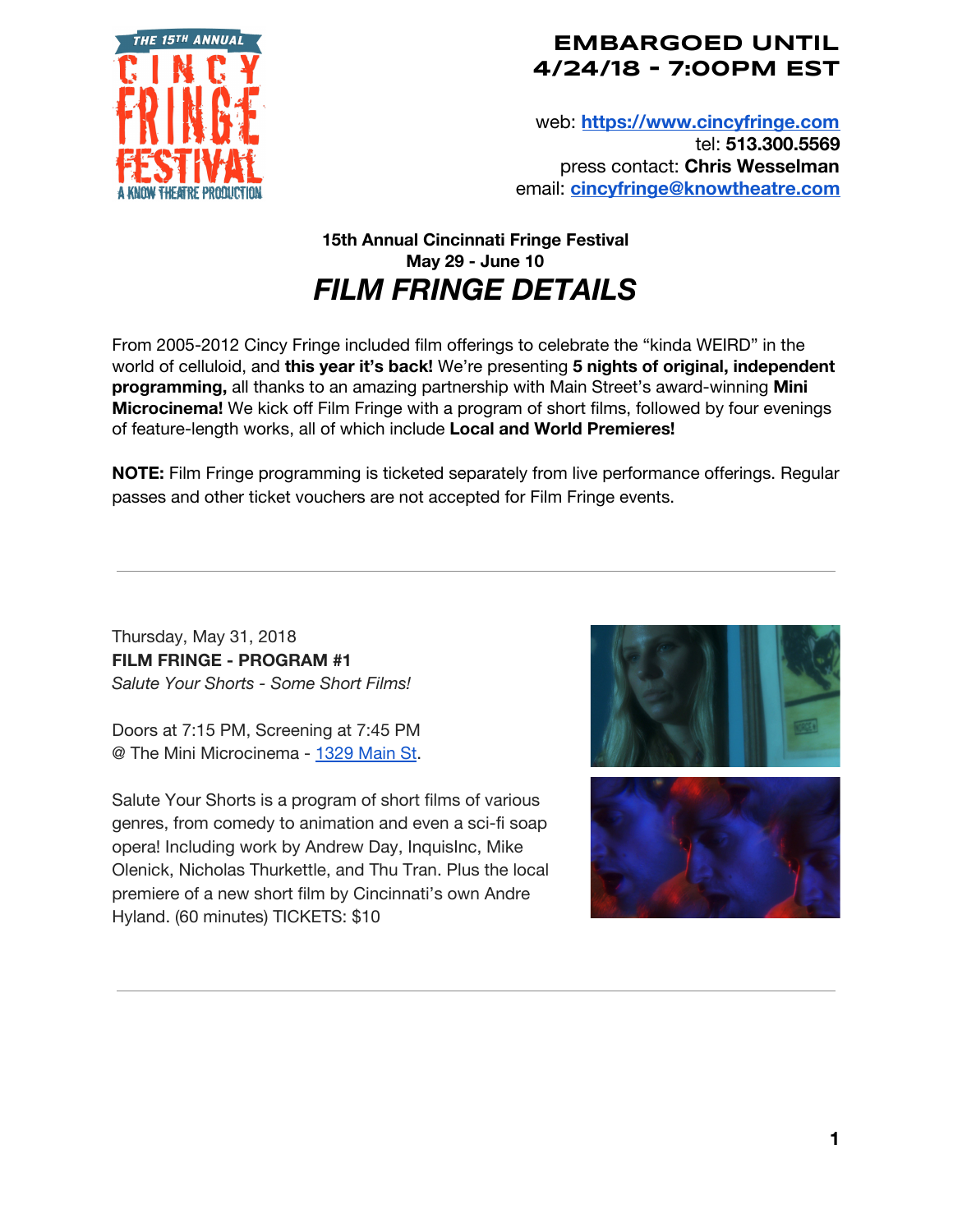

## **EMBARGOED UNTIL 4/24/18 - 7:00PM EST**

web: **[https://www.cincyfringe.com](https://www.cincyfringe.com/)** tel: **513.300.5569** press contact: **Chris Wesselman** email: **[cincyfringe@knowtheatre.com](mailto:cincyfringe@knowtheatre.com)**

Saturday, June 2, 2018 **FILM FRINGE - PROGRAM #2** *The Pink Egg* (2016) Directed by Jim Trainor

Doors at 7:15 PM, Screening at 7:45 PM @ The Mini Microcinema - [1329](https://maps.google.com/?q=1329+Main+St&entry=gmail&source=g) Main St.



In The Pink Egg, directed by Chicago filmmaker Jim Trainer,

the life cycles of various kinds of wasps and bees are enacted by human actors. Its purpose is to depict with emotion, humor and unnerving specificity an alternative society that actually exists but has nothing to do with human beings. (70 minutes) TICKETS: \$10

Sunday, June 3, 2018 **FILM FRINGE - PROGRAM #3** *In The Jungle* (2017) Directed by Stephanie M. Barber

Doors at 7:15 PM, Screening at 7:45 PM @ The Mini Microcinema - [1329](https://maps.google.com/?q=1329+Main+St&entry=gmail&source=g) Main St.

In The Jungle is a musical essay film written and directed by



Stephanie Barber, and starring Cricket Arrison (of Wham City) and M.C. Schmidt (of Matmos). In The Jungle, playfully and sorrowfully tells the tale of an unreliable narrator in a self imposed exile. Given a grant to study the equivalent of animal cries and whines in jungle flora, our heroine has lived for 5 years deep in an unnamed jungle. This jungle serves as an extended metaphor for excessive and continual growth, death, fear and sustenance; a metaphorical space of chaos in which the scientist finds solace and which stands in contrast to the human jungle of "civilization." The collision of human civilization and wildlife is both a contemplation of extinction and environmentalism as well as a metaphor for the wild in our psyches and imagination. (63 minutes) TICKETS: \$10